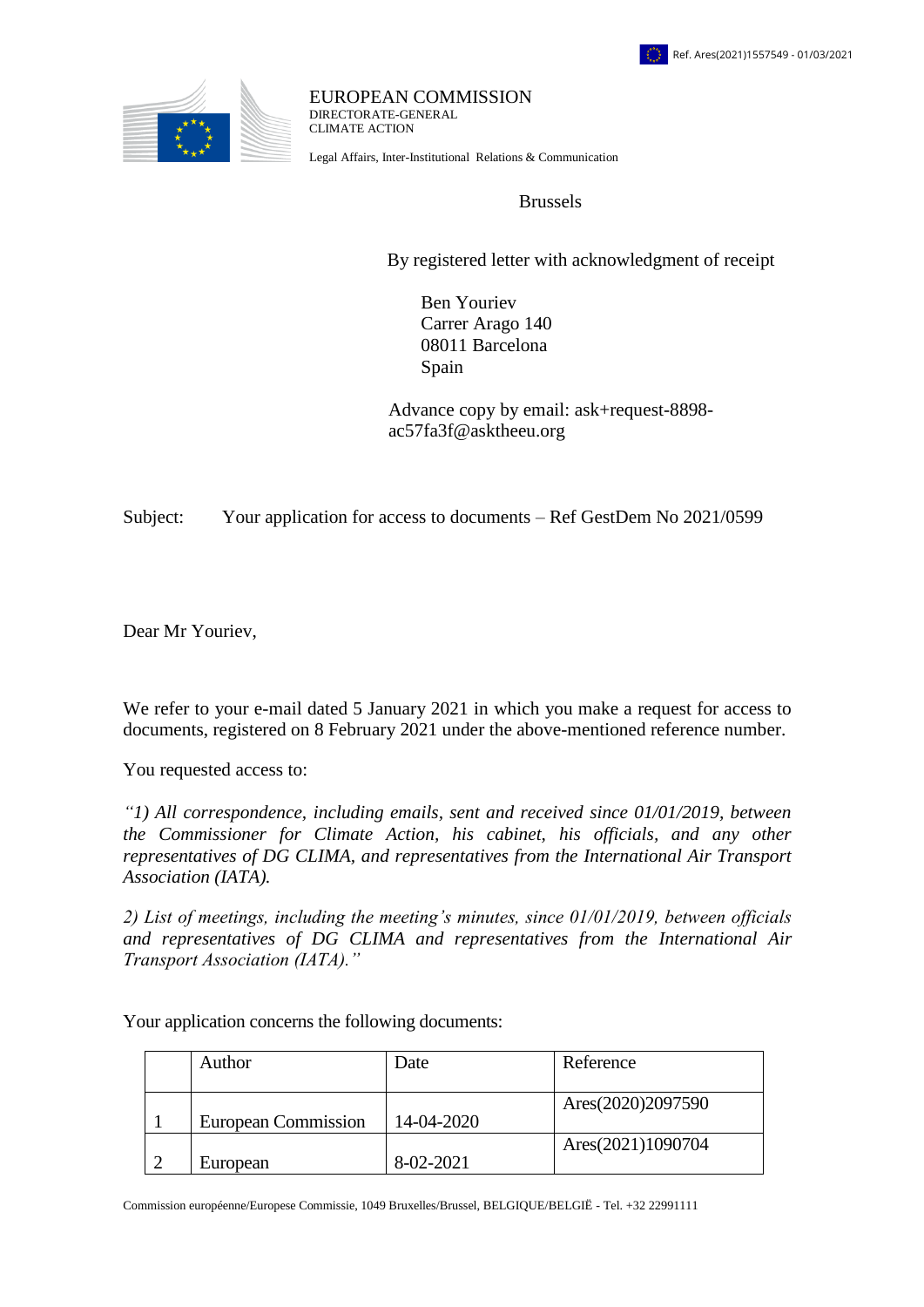|    | Commission/IATA            |            |                   |
|----|----------------------------|------------|-------------------|
| 3  | <b>European Commission</b> | 18-02-2021 | Ares(2021)1355360 |
| 4  | <b>IATA</b>                | 12-03-2020 | Ares(2020)1523307 |
| 5  | <b>IATA</b>                | 14-07-2020 | Ares(2020)3699322 |
| 6  | <b>IATA</b>                | 23-10-2020 | Ares(2020)5815932 |
| 7  | <b>IATA</b>                | 01-04-2020 | Ares(2020)1873588 |
| 8  | <b>IATA</b>                | 01-04-2020 | Ares(2020)1873588 |
| 9  | A4E                        | 24-06-2020 | Ares(2020)3287488 |
| 10 | A4E                        | 24-06-2020 | Ares(2020)3287488 |

Please find the documents enclosed with this letter. However, I regret to inform you that I cannot give you access to some parts of the documents.

A complete disclosure of the documents is prevented by the exception concerning the protection of privacy and the integrity of the individual outlined in Article 4(1)(b) of Regulation (EC) No 1049/2001, because they contain: names and contact information of Commission staff members not pertaining to the senior management; names and contact details of other natural persons and other information relating to an identified or identifiable natural person.

Article 9(1)(b) of the Data Protection Regulation does not allow the transmission of these personal data, except if you prove that it is necessary to have the data transmitted to you for a specific purpose in the public interest and where there is no reason to assume that the legitimate interests of the data subject might be prejudiced. In your request, you do not express any particular interest to have access to these personal data nor do you put forward any arguments to establish the necessity to have the data transmitted for a specific purpose in the public interest.

Consequently, I conclude that, pursuant to Article  $4(1)(b)$  of Regulation (EC) No 1049/2001, access cannot be granted to the personal data contained in the requested documents, as the need to obtain access thereto for a purpose in the public interest has not been substantiated and there is no reason to think that the legitimate interests of the individuals concerned would not be prejudiced by disclosure of the personal data concerned.

In case you would disagree with this position, you are entitled, in accordance with Article 7(2) of Regulation (EC) No 1049/2001, to submit a confirmatory application requesting the Commission to review this position.

Such a confirmatory application should be addressed within 15 working days upon receipt of this letter to the Secretariat-General of the Commission at the following address:

European Commission